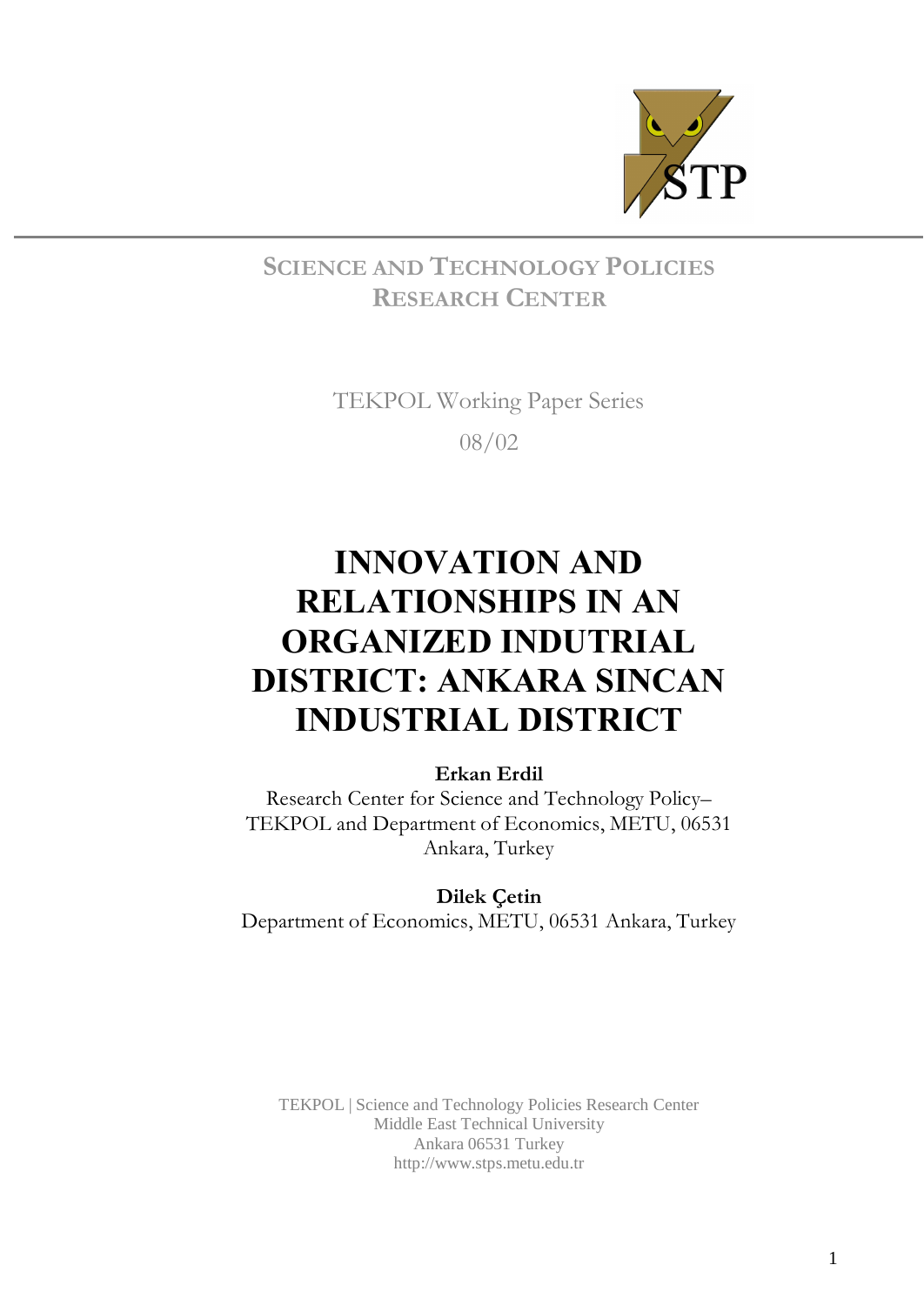## INNOVATION AND RELATIONSHIPS IN AN ORGANIZED INDUTRIAL DISTRICT: ANKARA SINCAN INDUSTRIAL DISTRICT $^\mathsf{1}$

Erkan Erdil and Dilek Cetin Research Center for Science and Technology Policy–TEKPOL and Department of Economics, METU, 06531 Ankara, Turkey Department of Economics, METU, 06531 Ankara, Turkey [erdil@metu.edu.tr](mailto:erdil@metu.edu.tr) [dcetin@metu.edu.tr](mailto:dcetin@metu.edu.tr)

#### Abstract

Organized Industrial Districts are important regional development tools that have been extensively utilized by the Turkish authorities as part of Turkish industrialization program, with varying degrees of success. The empirical part of the study is carried out in Ankara, Sincan Industrial district. The study investigates the intra- and inter-firm relationships, and its possible implications for firm level innovation activity. In the first stage of this study, the purpose is to explore vertical I/O (input-output) interfirm links and social relations. For this end, a survey is employed to 86 firms engaging in machinery and equipment sector. 79 firms reported innovation activity. In the second stage, the target is to reveal the determinants of innovative activities. Two general findings are noteworthy. First, the existing interfirm relations and other social relations are not well-established for achieving successful innovations rather they hinder the possibilities for success. Second, the determinants of product and process innovations are different as envisaged at the beginning of the study.

Keywords: Interfirm relations; innovation, industrial district, Turkey. JEL Code: O33

#### 1. Introduction

In recent years, a growing body of literature on industrial clusters is one of the realities a researcher observes. However, existing literature suffers from at least two difficulties, one is methodological and the other is empirical. The methodological problem is that some of the studies concentrate on existing clusters by employing standard technical tools without rigorous attempt to analyze social aspects of the inter-firm relations. The empirical problem is related with the geography of applications. Most of the studies used data from the developed countries yet the studies on developing countries is actually limited in number. The present study contributes to this inadequate literature on developing countries with an example of a Turkish industrial district.

The ultimate aim of this study is to present evidence on inter-firm relations in a Turkish industrial district towards a second step of detailed clustering analysis. In other words, this study is the first step to explore possible opportunities to analyze Turkish clusters with their own peculiarities. Interorganizational relationships involve long-term interactions and exchanges between actors, which are maintained for economic purposes and change in time. Repeated interactions can eventually give rise to significant learning and innovation. [1] In this context, relationships are considered as coordinating devices for resource creation and knowledge diffusion that makes them as enabling factors for innovation. Throughout this process, new combinations of sources of knowledge and skill are developed; an environment for the exploitation of complementarities is created; potential innovations are explored and realized.

The study is organized as follows: the second section focuses on the available evidence for developing both a theoretical and methodological structure; the third section presents the methodology and the data; the fourth section analyses the results; next concluding remarks follow.

#### 2. Firm Innovation and Relationships

It is possible to observe two different prototypes of managing inter-firm relations; namely trust and power. Although these two patterns seem to be distinct, they are interconnected. First of all, they are

<sup>&</sup>lt;sup>1</sup> We acknowledge the comments provided by Prof.Dr.Metin Durgut for preparing the questionnairre and draft of the paper and also financial support from METU-BAP (Scientific Reserch Projects Fund).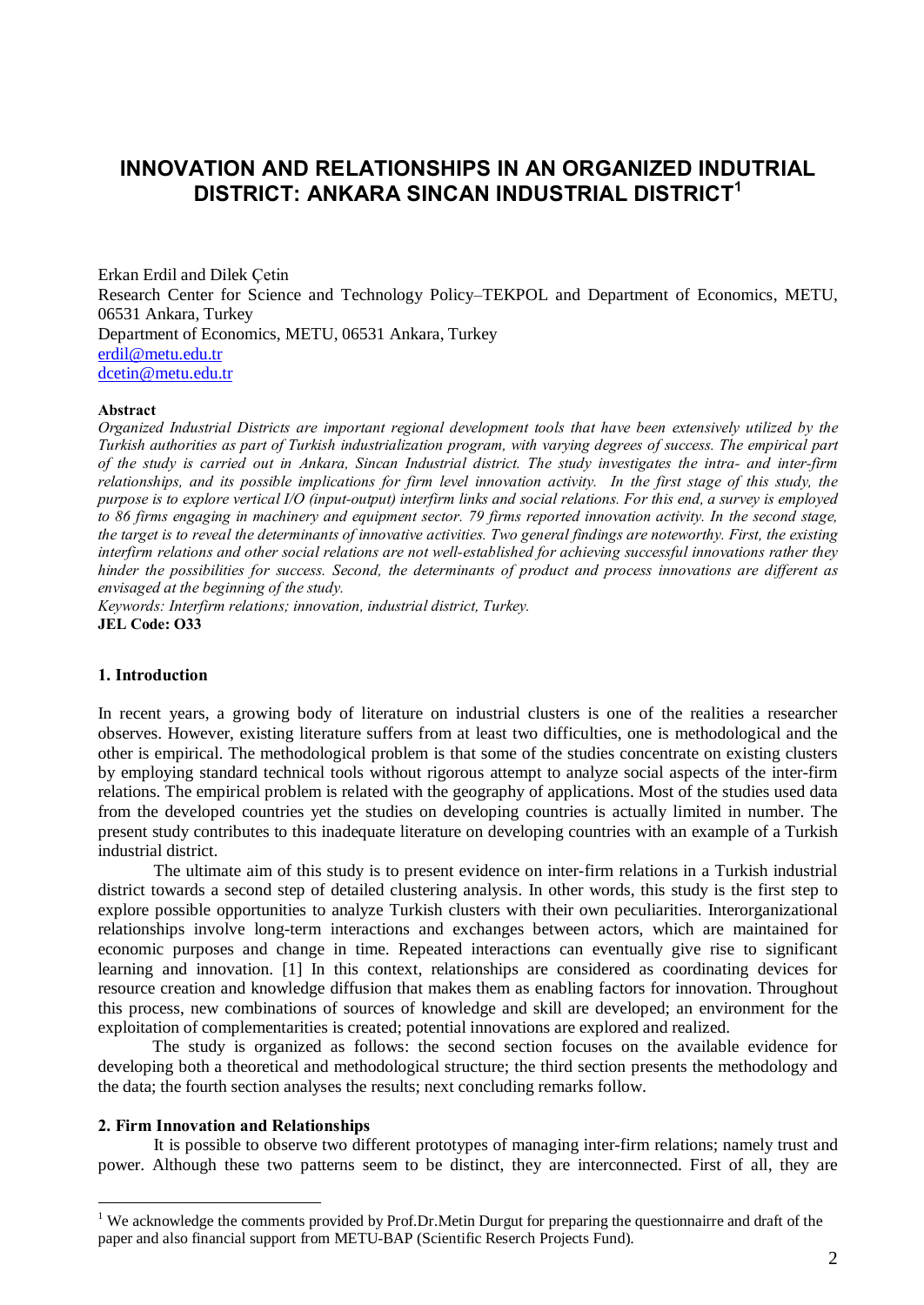generally produced at the inter-personal level, and then transmitted to organizational level. Secondly, power is also contributing to build up trust between firms. In either way, these mechanisms may be transmitted to cooperative and collaborative activity. Such activities positively contribute the competitiveness of firms. The research on inter-organizational relationships dates back to Coase's study of the nature of firm in 1937. However, the most significant contribution is made by the progress of transaction cost economics. [2,3] The stability and longevity of interdependent relationships between organizations result in a focus on network structures that exist between markets and hierarchies. [4,5,6,7] The study of cooperative relations needs a complicated analysis of involvement of parties, communication patterns, organizational learning, organizational norms, and cooperation as a coordination mechanism. [7] In this context the relationships are part of a social capital.

As put forward by Anderson et al. (1994) relations are linked to other relations resulting in a system of interdependent relations. [8] Therefore, by time, relationship portfolios are created. It comprises of exchange relations as well as other types of relations with actual and potential suppliers, other firms and organizations such as governmental instrumentalities, competitors, and complementors. [9] Ritter and Gemünden (2003) hypothesized that a firm's degree of network competence has a positive impact on its degree of technological interweavement; a firm's degree of network competence has a positive impact on its innovation success; a firm's degree of technological interweavement has a positive impact on its product and process innovation success; and a company's degree of network competence is positively influenced by the degree of access to resources, the extent of network orientation taken by a companyís human resource management, the integration of a companyís communication structure, and the openness of its corporate culture. [10] The antecedents and impacts of network competence are presented by Figure 1.



Figure 1: Antecedents and Impacts of Network Competence

#### Source: Ritter and Gemünden, 2003.

Johnson and Sohi (2003) examined the impacts of inter-firm relationships on learning. [11] By using the claim of Day (1994), Johnson and Sohi (2003) advocates that the high quality and productive inter-firm relationships arise when the firms engage in building knowledge bases that pertain to inter-firm relationships partnering. [12] Through organizational learning, the firm is able to gain competence for effective and successful partnering. [11]. In this framework, they model out the learning activities in buyer seller relationships as presented by Figure 2. In this figure what is labeled as platform variables represent antecedents and relationship outcomes as consequences. Learning intent is the firmís desire to learn. Strong learning intent is an indicator showing that the firm prefers to distribute processing resources. Transparency concerns with the opportunity to learn. It shows the openness of firm to learn. Higher levels of transparency in the form of dissemination of information can enhance the learning. Receptivity demonstrates the firm's capacity to learn. Johnson and Sohi (2003) further hypothesized that the joint effects of these three variables produce dissemination of information and shared interpretation of information related to inter-firm relationships, their making and their management. [11] The higher levels of dissemination of information and shared interpretation of information, in turn, results with more effective and efficient relationships and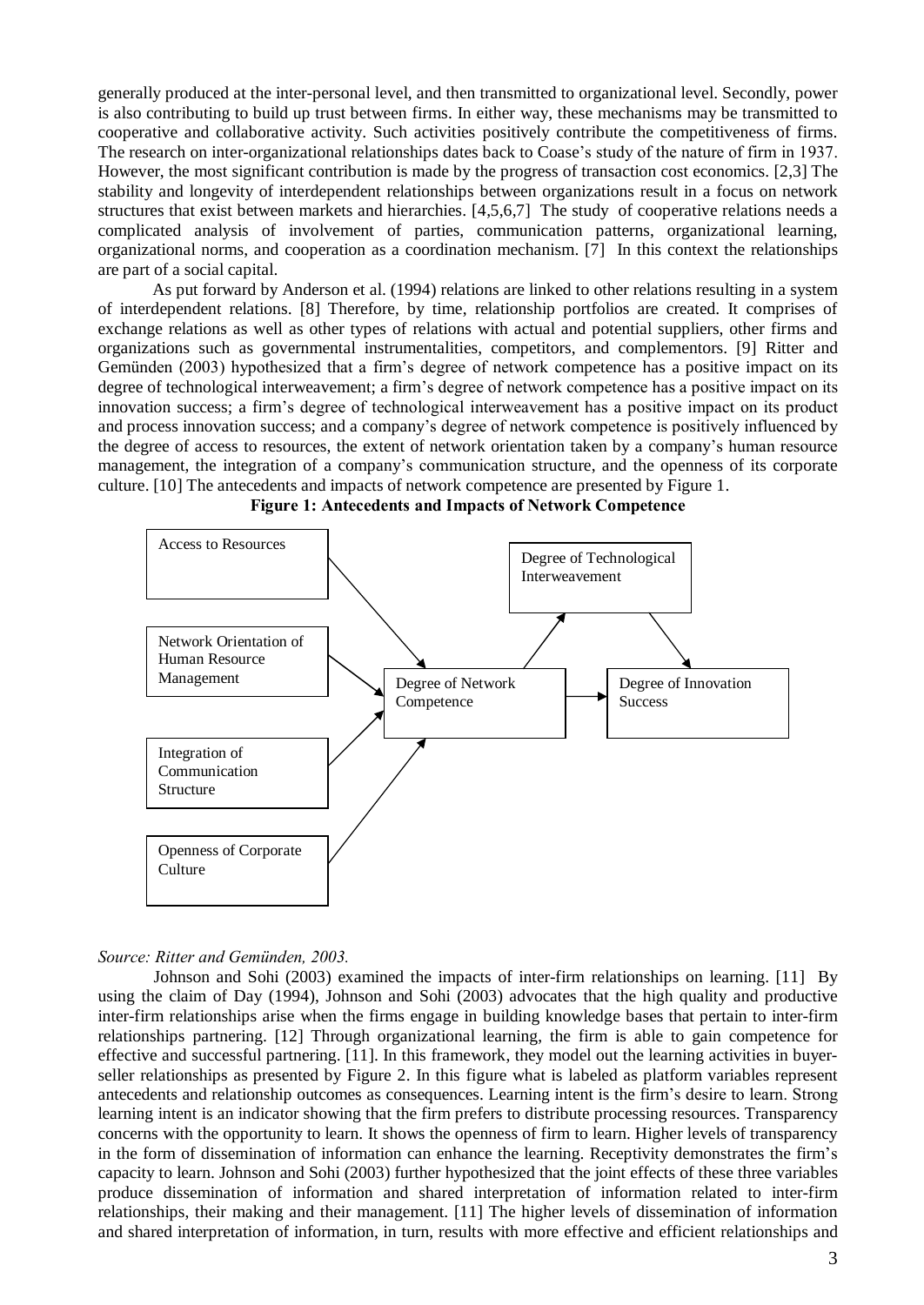higher commitment to inter-firm relationships. As a result, the stability and permanency of inter-firm relationships are ensured.



Figure 2: Learning Activities in Buyer-Seller Relationships

Source: Johnson and Sohi, 2003.

In a local production system, exchange and creation of knowledge takes place at both vertical dimension [13,14] and horizontal dimension.  $[15]$ <sup>2</sup> Vertical dimension is the main carrier of inter-firm relationships. The presence of specialized suppliers, critical customers, and firm specialization with distinct capabilities generates a differentiated knowledge base, task portioning and deepens the division of labor. On the other hand, as the firms establish horizontal links, they are able to monitor, compare, select and imitate competitors' activities; engage in learning and continuous improvement by observing, discussing and comparing dissimilar solutions; share opportunities and threats; effectively share a communal social structure. [17,18] The vertical and horizontal relations may sometimes overlap and agglomerated in a network of relationships.

In sum, the literature on theory of inter-firm relationships is considerably large and multi dimensional. What we have done in this section is to underline the main theoretical underpinnings in conformity with the scope of the study. In sum, trust and power are the main driving forces of developing inter-firm relations in the context of cooperative and collaborative activities. These types of activities through learning and creating a knowledge base have significant repercussions on innovativeness and consequent competitive power.

The dynamics of technological change in industry is generally ignored for developing countries. However, in recent years, the developments in the course of global capitalism necessitate a framework to identify the dynamics of technological change in periphery. In this context, researchers discover the vital importance of differences in inter-firm relations in those countries. It can be hypothesized that the inter-firm relations, especially the informal ones, play a more important role for the development of local industry and, in turn, enhancement of innovative activities for the developing countries as compared to developed countries. The density and types of inter-firm relations accelerates the pace of technological change other than formal support to local industry. In other words, the policies for the support of local industry towards innovativeness and competitiveness should be incorporated with a rigorous attempt of identifying inter-firm relations.<br>Humphrey and Schmitz (1998) analyzed the trust and inter-firm relations in developing and

transition economies. [19] By assuming that an extended type of trust is necessary for sustaining the interdependence cooperation between firms seeking to compete in the world markets, they examined India, Brazil, Pakistan, and former Soviet Union. The case of an Indian supply chain demonstrated the difficulty in constructing extended trust relationships where price-based competition is prevalent and relationship between customer and supplier is asymmetric. The cases of Brazil and Pakistan emphasize the significance of customary social networks for trust yet also exhibit that extended relies on economic and technical performance irrespective of social identity. In the former Soviet Union, it seems to be impossible to observe even minimal trust since reputation is slow to bite because of transition to market economy.

Meyer-Stamer (1998) analyzes industrial clusters in Santa Catarina state of Brazil where an enormously non-cooperative culture exists. [20] However, firms try to alter their behavior toward cooperation and collective efficiency to the new conditions. These conditions comprise an existential crisis, the presence of change agents, and the existence of organizations they ca use, and the presence of a role

 $2$  For a more recent detailed review of those concepts, see [16].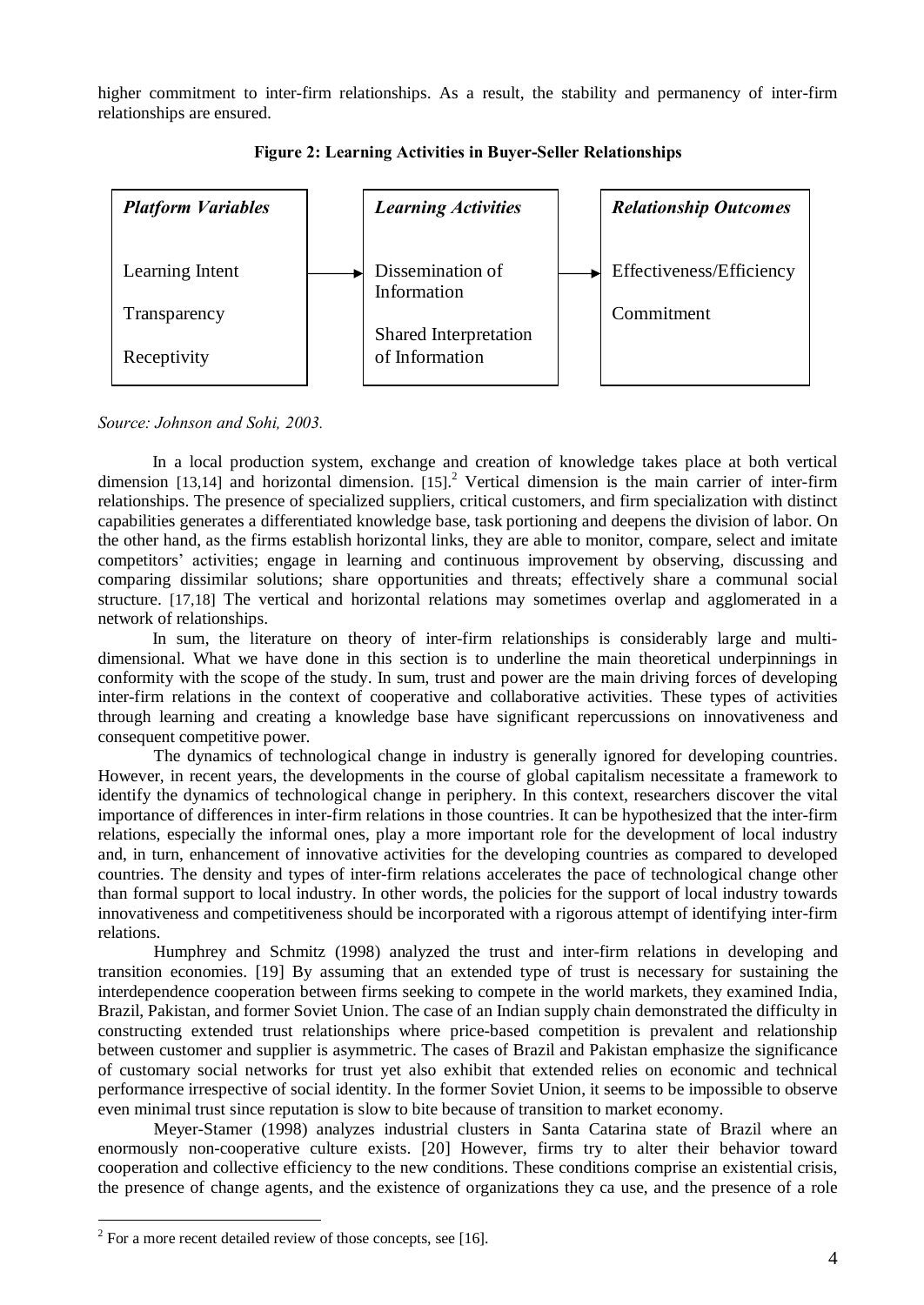model that shows a possible alternative path for the adjustment process. The attempts to motivate cooperation between firms are observed.

In an attempt to study global competition and local cooperation, Schmitz (1999) inspects export oriented firms in the south of Brazil. [21] He finds out an intensified vertical cooperation in the footwear industry towards increasing product quality and speed of response. However, a significant improvement in export performance is not observed since some leading firms put their alliance with a major global buyer above cooperation with local firms and local policy problems. In a further study of local cooperation in industrial clusters of South Asia and Latin America, he ends up with three significant conclusions. First, cooperating firms seem to perform better. Second, the vertical cooperation is prevailing as a result of competitive pressures. [22] Third, vertical cooperation arouses when major enhancements in quality and speed are entailed yet weakens subsequently. Visser (1999) investigates clusters of local garment industry in Peru. [23] He finds that clustering brings advantages especially for small firms during the trade liberalization phase. The cost reductions and information spillovers through inter-firm linkages are the key advantages. However, this study claims that these advantages are not sufficient for competitiveness in the markets. [23] The study calls for the urgent action for the inter-firm cooperation above local borders.

The study on Colombian fashion sector by Pietrobelli and Barrera (2002) verifies that the cluster is based on a low degree of firm specialization and poorly developed enterprise networks. [24] This situation put barriers on attaining collective efficiency. They further analyze the backward and forward linkages. The analysis confirms that backward linkages are inadequately constructed whereas forward linkages are more robust. The retail chains are decisive in two analyzed clusters and through these chains networks are established in international markets. This study substantiates the previous analyses on Latin American clusters. Altenburg and Meyer-Stamer (1999) examined Latin American clusters in the context of ideal typologies of clusters, namely survival clusters of micro and small-scale firms, clusters of differentiated mass producers, and clusters of transnational corporations. [25] According to this survey, many Latin American clusters consist almost exclusively of micro and small firms in activities with low barriers to entry, such as production of garments, shoes, furniture, and auto repair. [25] However, they conclude that Latin American clusters are more complex and interactive clusters. Although resource-based clusters are very important, there is a highly heterogeneous structure. Rabelotti (1999) studies the effects on trade liberalization on the cooperative behavior of shoe firms in a local cluster of Mexico. [26] He finds evidence on positive relation between cooperation and firms' performance. Moreover, the heterogeneous structure of Latin American clusters once again verified by this study. In a comparative study of internal heterogeneity of industrial districts in Italy, Brazil and Mexico, Rabelotti and Schmitz (1999) conclude that differentiation in size and performance in these industrial districts may limit the success of the district. [27] They further support the view that deepening of division of labor between firms and heterogeneity of firms by process and product may be quite a contributing factor for the success yet the situation is different in the examined cases.

Sandee and Weijland (1989) study on changes in rural cottage industry clusters in Central Java, Indonesia. [28] They examine the relations and dynamics of transition from household-based production to production by more specialized and productive units. The study concludes that the transition occurs in areas with access to wider markets and improved technology. Tewari (1999) analyzes Indian woolen knitwear cluster to grasp the facts for the adjustment in a labor-intensive export industry to external crises. [29] The study outlines four significant factors for recovery. In the context of our study, He observes that as direct ties with final buyers are important, feedback-intensive small-scale contracts directed through either small buyers or intermediaries may assist small or medium-size newcomers in the export sector to learn more effectively about new markets. [29] They, in turn, absorb that learning more fully than the expansion of direct links between small producers and large foreign retail chains. The study provides further evidence that whereas the horizontal ties between firms are weak, the vertical cooperation among firms in the cluster is strong. Another factor for rapid recovery is the embedded character of production networks. The firms are successful to establish a dynamic middle-tier of locally-rooted exporters. These firms are able to lead the transformation of cluster. Knorringa (1999) also studies on Indian footwear cluster in Agra in order to explore how producers in a traditional cluster respond to changes in the global markets. [30] Most of the firms in the cluster increased cooperation through vertical inter-firm relationships. However, relationships with other local producers seem to be unaffected. Surprisingly, he found a negative relationship between increased cooperation with other local producers and increased cooperation with buyers. [30] In his study on Pakistanís surgical instrument cluster, Nadvi (1999) claims that to meet global quality standards necessitates greater local cooperation between producers and suppliers. [31] The empirical evidence demonstrates that the pressure for these standards caused an upgrading in the sector involving more intensified joint action through vertical and horizontal ties. However, there are some fields of collective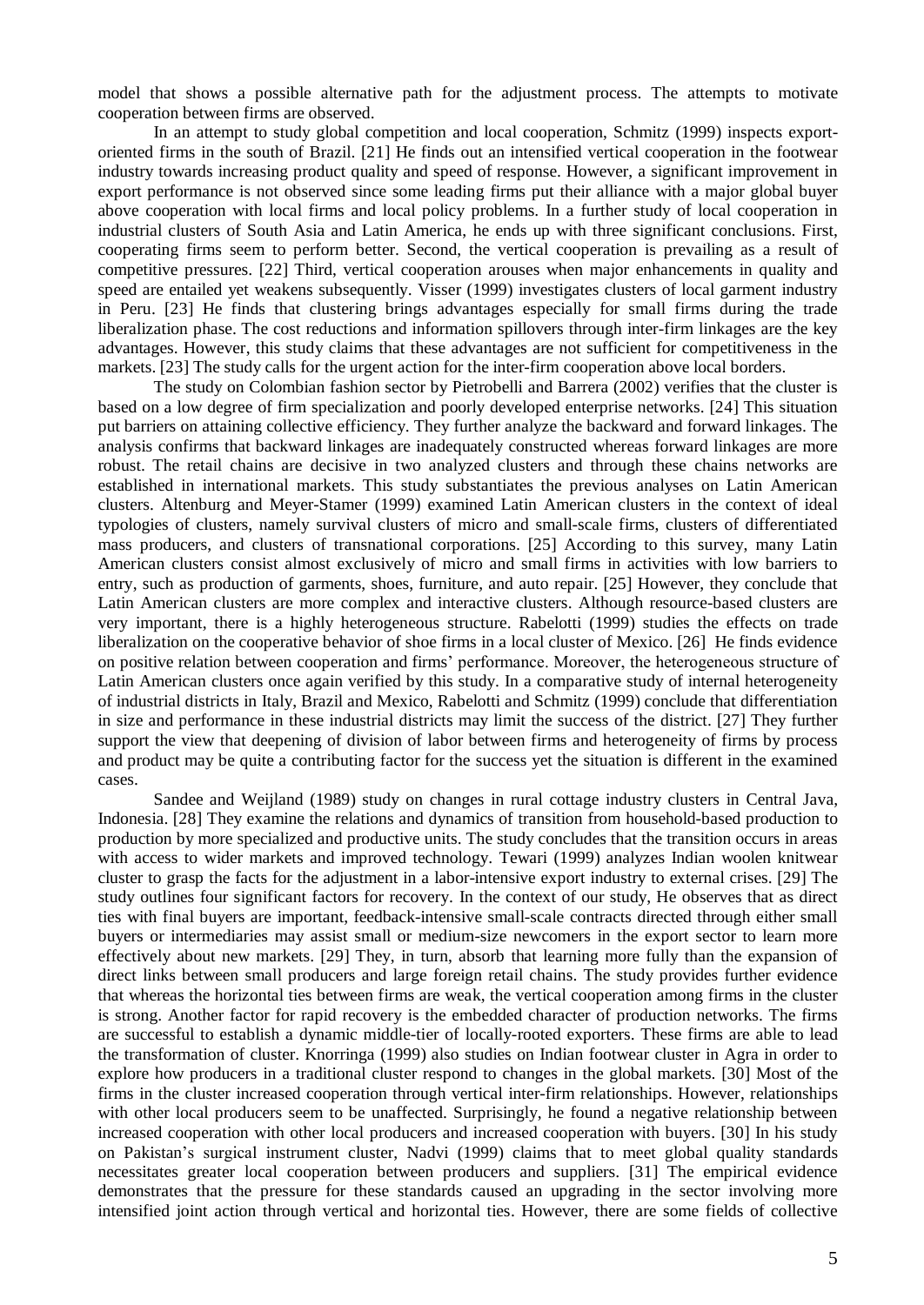failure because of the inability of cluster to deal with some collective problems such as inadequate infrastructure, low safety and health standards, use of child labor.

Although limited in number, we can see cluster studies in Africa. McCromick (1999) works on six case studies in Africa. [32] The findings are not in line with the collective efficiency approach. The six case studies produce significant differences and illustrates that each group plays its own part in the industrialization process. He classifies these six cases under three headings, namely groundwork, industrializing, and complex industrial clusters. [32] Among them, industrializing clusters provide more obvious evidence for collective efficiency. The higher specialization and segregation cause bilateral production linkages and higher efficiency and technology spillovers. Only in one cluster, as an example of complex industrial clusters, it is found that institutions facilitate collective action. Oyeyinka (2004) studies clusters in Nigeria in the context of networking, technical change and industrialization. [33] Economic relations among group of firms have components of social embeddedness. The study provides support that investment decision of firms and cluster formation in rural clusters is based on ethnic, family, and geographic factors. On the other hand, social and professional networks based on educational attainment of owners replace ethnic and family ties in metropolitan clusters. It is interesting to note that the linkage with foreign firms is more critical for the rural cluster while the inter-firm links are more decisive in the metropolitan cluster. In the rural cluster, collaboration is with the input suppliers and trades within and outside the country yet it is in the form of maintenance, purchase of spares and sharing information on technical and market matters.

UNCTAD (1998) proposes a typology for clusters in a study of clusters in developing countries. [34] It differentiates five types of clusters, namely informal clusters, organized clusters, innovative clusters, technology parks and incubators, export-processing zones. Five cases on Ghana, Pakistan, India, China, and Mexico are examined with reference to specific features. Among these specific features trust, cooperation, competition, and learning are noteworthy for our study. It is found that trust is high especially in organized and innovative clusters. Moreover, there is a one-to-one relationship between trust and cooperation. Moreover, learning is also high in these clusters. However, such a relationship does not exist for the competition. Almost in all types of clusters competition is high. Informal clusters composed of micro and small firms are main forms of clustering in developing countries. As noted by this study, networking among firms in informal clusters tends to be low. [34] Low level of trust and low level of information associated with a wild competition are main features in these clusters. As an attempt to offer policy recommendations, UNCTAD (1998) further notes that clustering and networking help SMEs to overcome the problems of isolation and powerlessness, thus, in turn, enhance their competitive capability through the emergence of linkages between firms providing economies of scale and scope. [34]<sup>3</sup>

One of the most comprehensive studies on Turkish clusters is carried out by  $\ddot{O}z$  (2004). [35] In this study, four different clusters of furniture, textile, carpet, and leather clothing are examined. The most striking finding in this study is that existence of strong cooperative mechanisms does not distinguish the relatively more competitive cases from the less competitive ones. Thus, she claims that spatial clustering is not a sole factor that ensures competitiveness. [35] The common characteristics of competitive cases can be listed as along history in the general field of activity, a good resource base in the initial stages of development, an entrepreneurial outlook, the presence of related and supporting industries, competitive pressure, and accumulated know-how. [35] Armatlı-Köroğlu (2004) and Eraydın and Armatlı-Köroğlu (2005) examine three clusters having different innovative capacities in Turkey. [36,37] These studies find out differences in regional and external networks caused by the differences in production organization and historical differences. The extent of network relations changes from regional to international with an increase in innovative capacity. The customer and supplier networks are the prevailing type of network. In regional networks, trust seems to be an important variable. The studies further show the positive relation between the density of regional networks and innovation capacity. Finally, they present evidence that firms in the global networks have higher number of innovations than firms with higher intensity of locally embedded linkages. [37] Oba and Semerciöz (2005) deal with the antecedents of trust in a Turkish industrial district. [38] Three levels are determined in this study, namely institutional environment, institutional arrangements, and inter-firm exchanges. Almost all sample firms respond that in their relations with suppliers and customers transactions are not based on formal contracts. This is evaluated as a sign of trust-based inter-firm relations. The antecedents of trust in inter-firm relations are good reputation and repeated transactions. Firms in their transactions prefer more informal institutional arrangements. Finally, firms having trust-based relationships identify formal institutional arrangements as a barrier. They conclude

<sup>&</sup>lt;sup>3</sup> For a detailed discussion all available studies on knowledge flows and industrial clusters for developing countries, see [16].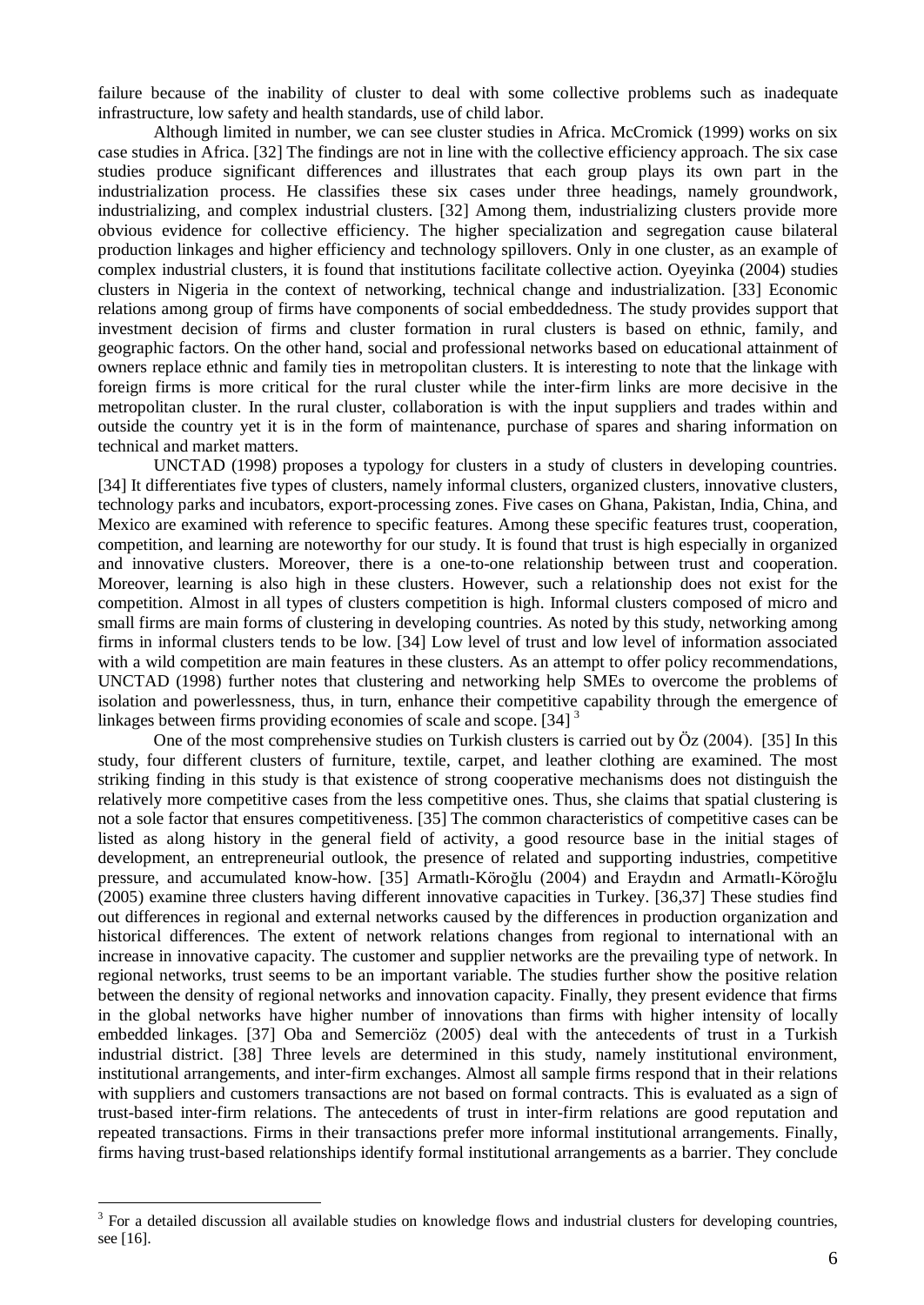that informal institutional arrangements are more significant than formal ones and reputation and expertise of other firms is more influential than family-friendship relations as antecedents of trust. [38]

In sum, the rising number of studies on developing countries presents a somewhat differentiated structure as compared to the developed ones. The historical and geographical differences create different types of inter-firm relations. At one extreme, some studies claim that collectivity is not as important as some researchers thought. However, the available evidence still demonstrates that inter-firm relations and collaboration among firms is one of the major determinants of innovative capacity though not the only one.

#### 3. The Data and Research Methodology

Ankara 1 Industrial District which started for establishing at 1978 has been on operation since 1990. Ankara 1 Industrial district is one of the most important SME industry complexes in Turkey with an employment capacity of 25,000 and 189 places of manufacturing from several sectors. Machinery and equipment industry, iron industry, vehicle instrument industry, textile industry, petrochemical industry, electric-electronics industry, construction industry, mining industry, plastic industry, aluminum industry are the main manufacturing sectors where 207 firms operate.

The study is a combination of theoretical and empirical work. The research methodology used for the study is questionnaire survey. The research sample is 86 SMEs in Ankara 1 Industrial District in Sincan operating in the machinery and equipment sector. The empirical study is carried out in July-August 2006. The questionnaire is composed of five main parts, namely general establishment information, awareness about technological developments, innovativeness, relations with other establishments and institutions, and proximities. Most of the firms in the sample (79 firms) reported that they engage with innovative activities either in the form of product and process innovations and improvements. 71 firms out of 86 make product innovations and/or improvements in the last five years. On the other hand, 70 firms state process innovations and/or improvements.

In order to identify the factors determining innovativeness of the firms, various variables are created form the questionnaire. The qualitative dependent variable is the number of innovative activities in the form of product and process innovations and improvements (INN). This variable takes the value between 0 and 4. The independent variables are composite indices calculated from the responses of different questions. Four variables are defined to account for the impact of geographical proximities, GPID for industrial district, GPR for regional proximities, GPN for national proximities, and GPF for international proximities. AWARE measures the impact awareness of the firms about technological developments. LEARN stands for the influence of learning channels on innovative activities. TTRANS1 and TTRANS2 assess whether incoming and outgoing technology transfers have any effect on innovativeness. The organizational proximities are measured by OP through membership to professional organizations, supply chains, cooperative networks, support providers and other social organizations including associations and foundations. CRE questions the use of credits for financing innovative activities. COOP stands for the intensity of cooperative relations with other firms while EXALL for all external relations with other institutions including other firms (suppliers, customers, competitors), universities, research centers, NGOs, etc. for main production activities. RDCOMP considers the effect R&D competitiveness of the establishment that measures the R&D intensity of the firm. Two different variables are generated for the absorptive capacity of the firms ABCAP and ABCAP25. The difference between these two variables is that ABCAP uses a broader definition of the absorptive capacity. ORGCAP denotes the organizational capacity of the firms. The problems experienced in hiring skilled labor is one of the main difficulties of firms in Turkish industrial district, thus LABORP measures this problem. The existence of business strategy is also an indispensable element for innovative activities. The elements of business strategy are measured by STRA. The lifetime of the firm is calculated by YEAR. Finally, the use of knowledge intensive business services is an important channel not only for consultation but for learning; KIBS represents this behavior of the firms. VALUE measures all types of social relations of the firm with the external environment including trust, culture, and other social relations. For all the variables described above, we expect positive and significant relations with the dependent variable. Furthermore, we also expect increasing magnitude of the coefficients as dependent variable takes values from  $0$  to  $4$ , in other words, as innovative activities of the firm rise; the magnitude of the coefficients goes up.

The regression equation is estimated by multinomial logit using 82 valid observations. For the dependent variable (INN), the value 0 (no innovation) is treated as base. After various attempts, the independent variables in the equation are selected by using the correlations with the dependent variable and a stepwise estimation methodology is developed. We suppose that the determinants of the innovative activity for the product and process innovation may differ. Therefore, three different equations are estimated; one for all innovative activities and others for product and process innovations. This cause us to generate two more dependent variables PRTINN and PROINN taking values between 0 and 2.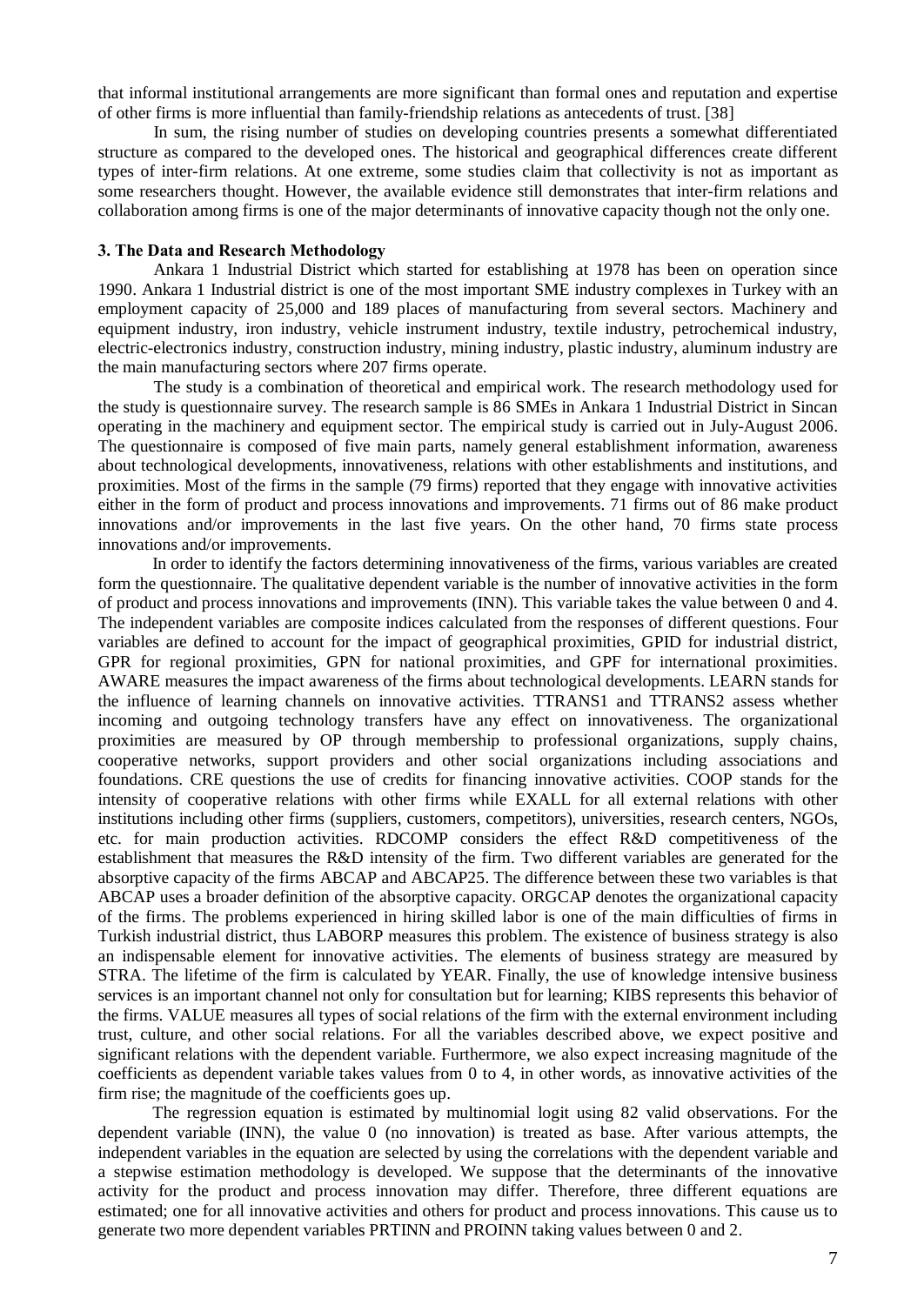#### 4. The Results

The results for all innovative activities are presented at the first panel of Table 1. The methodology used has strikingly successful in which all the coefficients are statistically significant. Moreover, the estimated models have passed all the diagnostic tests. One of the most striking results is the unexpected negative and significant coefficient for GPID. The close geographical proximity in the industrial district has negative impact on innovativeness. The possible reason is the severe competition in the district. However, the geographical proximity in the region positively contributes to the innovative activities. Another unexpected outcome is observed for the organizational proximity. The membership to professional organizations, supply chains, cooperative networks, support providers and other social organizations do not bring about positive contribution for innovative capacity. Unfortunately, the intensity of such relations has negative impact. This means that necessary learning for innovation does not take place through these channels. Moreover, R&D intensity of the firms in our sample is far from providing a positive input for innovativeness of the firm. This situation, in fact verifies previous findings that Turkish firms do not attain a possible threshold level of R&D intensity for being innovative. [39] Finally, external relations with other institutions such as other firms universities, research centers, NGOs, etc. for main production activities unexpectedly do not constitute a base for innovative activities inside the firm. In sum, it can be claimed that the firms in Sincan industrial district are unable to establish productive interfirm relations that positively contributes to their innovative activities. Furthermore, they are unable to do so with the external environment. However, the existing relations seem to impede their success for the innovative activities. Table 1: Determinants of Innovative Activities in Sincan Industri

| $\rm(I)$            |              |              |              | (II)         |  |                     |           | (III)       |               |                  |                  |
|---------------------|--------------|--------------|--------------|--------------|--|---------------------|-----------|-------------|---------------|------------------|------------------|
|                     | (1)          | (2)          | (3)          | (4)          |  |                     | (1)       | (2)         |               | (1)              | (2)              |
| <b>GPID</b>         | -12.937      | $-12.947$    | $-12.856$    | $-13.155$    |  | <b>GPID</b>         | $-0.089$  | $-0.227$    | <b>GPID</b>   | 4.622            | 4.632            |
|                     | $(17.11)$ ** | $(18.27)$ ** | $(20.30)$ ** | $(15.84)$ ** |  |                     | (111)     | $(3.24)$ ** |               |                  | $(67.29)$ **     |
| <b>GPR</b>          | 12.031       | 12.040       | 12.029       | 12.197       |  | <b>GPGR</b>         | 0.097     | 0.186       | <b>GPR</b>    | 4.065            | 4.097            |
|                     | $(20.61)$ ** | $(21.81)$ ** | $(21.42)$ ** | $(20.77)$ ** |  |                     | (1.35)    | $(2.26)^*$  |               |                  | $\left( \right)$ |
| <b>GPN</b>          | $-4.852$     | $-4.802$     | $-4.689$     | $-4.831$     |  | <b>GPN</b>          | 0.040     | 0.029       | <b>GPN</b>    | $-3.538$         | $-3.538$         |
|                     | $(23.00)$ ** | $(24.23)$ ** | $(22.85)$ ** | $(24.75)$ ** |  |                     | (0.58)    | (0.39)      |               | $(33.80)$ **     | $\left(\right)$  |
| <b>GPF</b>          | 3.661        | 3.745        | 3.724        | 3.800        |  | <b>GPF</b>          | 0.125     | 0.118       | <b>GPF</b>    | 4.086            | 4.062            |
|                     | $(18.87)$ ** | $(19.07)$ ** | $(18.89)$ ** | $(20.20)**$  |  |                     | $(2.11)*$ | (1.84)      |               | $(13.95)$ **     | $(12.79)$ **     |
| <b>AWARE</b>        | 8.679        | 8.533        | 8 4 7 2      | 8722         |  | LEARN               | 0.035     | 0.083       | <b>AWARE</b>  | $-0.354$         | $-0.296$         |
|                     | $(14.90)$ ** | $(16.07)$ ** | $(13.34)$ ** | $(19.17)$ ** |  |                     | (0.69)    | (1.22)      |               | $\left( \right)$ | (1.72)           |
| <b>LEARN</b>        | 6.962        | 6.896        | 6.984        | 7.014        |  | EXALL               | 0.011     | 0.004       | <b>LEARN</b>  | 6.170            | 6.240            |
|                     | $(18.15)$ ** | $(17.39)$ ** | $(16.98)$ ** | $(18.60)$ ** |  |                     | (0.35)    | (012)       |               |                  | ( )              |
| TTRANS2             | 150.972      | 151.588      | 149.868      | 154.095      |  | <b>RDCOMP</b>       | 0.068     | 0.170       | <b>KIBS</b>   | 5.710            | 5.719            |
|                     | $(17.47)$ ** | $(19.09)$ ** | $(18.85)$ ** | $(18.17)$ ** |  |                     | (1.01)    | $(2.01)$ *  |               | $(30.87)$ **     | $(18.77)$ **     |
| <b>OP</b>           | $-6.868$     | $-7.376$     | $-7.135$     | $-7.786$     |  | <b>ABCAP</b>        | $-0.041$  | $-0.080$    | TTRANS1       | 83.590           | 83.712           |
|                     | $(10.24)$ ** | $(12.01)$ ** | $(11.04)$ ** | $(11.04)$ ** |  |                     | (0.50)    | (0.81)      |               | $(16.84)$ **     | $(14.93)$ **     |
| <b>CRE</b>          | 77.455       | 77.194       | 77.830       | 78.434       |  | AWARE               | $-0.087$  | $-0.014$    | TTRANS2       | $-25.291$        | $-23.206$        |
|                     | $(16.57)$ ** | $(17.59)$ ** | $(17.30)$ ** | $(16.36)$ ** |  |                     | (0.89)    | (0.12)      |               |                  | $(21.13)$ **     |
| <b>COOP</b>         | 147.980      | 148.646      | 148.398      | 148.767      |  | ORGCAP              | 0.090     | $-0.003$    | <b>STRA</b>   | 4.684            | 4,756            |
|                     | $(26.87)$ ** | $(27.04)$ ** | $(27.01)$ ** | $(27.62)$ ** |  |                     | (0.99)    | (0.03)      |               |                  | $(59.43)$ **     |
| <b>RDCOMP</b>       | -4.536       | $-4.532$     | $-4.472$     | $-4.241$     |  | Constant            | $-3.456$  | $-2.971$    | ABCAP25       | 1 722            | 1.583            |
|                     | $(8.74)$ **  | $(9.97)$ **  | $(9.12)$ **  | $(8.65)$ **  |  |                     | (1.78)    | (1.72)      |               | $(21.68)$ **     | $\overline{()}$  |
| ABCAP               | 2.304        | 2.345        | 2.615        | 2.209        |  | <b>Observations</b> | 86        | 86          | <b>YEAR</b>   | 1.289            | 1 3 1 1          |
|                     | $(3.98)$ **  | $(4.24)$ **  | $(5.24)$ **  | $(3.97)$ **  |  |                     |           |             |               | $(6.27)$ **      | $\mathcal{L}$    |
| ORGCAP              | $-3.360$     | $-3.261$     | $-3625$      | $-3.393$     |  |                     |           |             | <b>LABORP</b> | 141.772          | 141 015          |
|                     | $(5.13)$ **  | $(492)*$     | $(5.19)$ **  | $(4.67)$ **  |  |                     |           |             |               | $\bigcap$        | ( )              |
| <b>EXALL</b>        | $-8.004$     | $-7.932$     | $-7.980$     | $-7.947$     |  |                     |           |             | <b>COOP</b>   | 55.032           | 55.835           |
|                     | $(18.71)$ ** | $(19.16)$ ** | $(21.40)$ ** | $(19.13)$ ** |  |                     |           |             |               |                  | $\left( \right)$ |
| Constant            | 100.466      | 96.892       | 87.919       | 92.296       |  |                     |           |             | <b>EXALL</b>  | $-7.478$         | $-7.471$         |
|                     | ( )          | $(25.20)$ ** | $(20.61)$ ** | $(19.78)$ ** |  |                     |           |             |               |                  | $\left( \right)$ |
| <b>Observations</b> | 82           | 82           | 82           | 82           |  |                     |           |             | <b>RDCOMP</b> | $-4.407$         | $-4.304$         |

|               | (11)       |             |
|---------------|------------|-------------|
|               | (1)        | (2)         |
| <b>GPID</b>   | $-0.089$   | $-0.227$    |
|               | (1.11)     | $(3.24)$ ** |
| <b>GPGR</b>   | 0.097      | 0.186       |
|               | (1.35)     | $(2.26)^*$  |
| <b>GPN</b>    | 0.040      | 0.029       |
|               | (0.58)     | (0.39)      |
| <b>GPF</b>    | 0.125      | 0.118       |
|               | $(2.11)^*$ | (1.84)      |
| <b>LEARN</b>  | 0.035      | 0.083       |
|               | (0.69)     | (1.22)      |
| <b>EXALL</b>  | 0.011      | 0.004       |
|               | (0.35)     | (0.12)      |
| <b>RDCOMP</b> | 0.068      | 0.170       |
|               | (1.01)     | $(2.01)$ *  |
| <b>ABCAP</b>  | $-0.041$   | $-0.080$    |
|               | (0.50)     | (0.81)      |
| <b>AWARE</b>  | $-0.087$   | $-0.014$    |
|               | (0.89)     | (0.12)      |
| <b>ORGCAP</b> | 0.090      | $-0.003$    |
|               | (0.99)     | (0.03)      |
| Constant      | $-3.456$   | -2.971      |
|               | (1.78)     | (1.72)      |

| (III)<br>(1)<br>(2)<br>4.622<br>4.632<br><b>GPID</b><br>$(67.29)$ **<br>$\left( .\right)$<br><b>GPR</b><br>4.065<br>4.097<br>$\Omega$<br>$\left( .\right)$<br>$-3.538$<br>$-3.538$<br><b>GPN</b><br>$(33.80)$ **<br>$\left( .\right)$<br><b>GPF</b><br>4,062<br>4.086<br>$(13.95)$ **<br>$(12.79)$ **<br><b>AWARE</b><br>$-0.296$<br>$-0.354$<br>$\Omega$<br>(1.72)<br><b>LEARN</b><br>6.170<br>6.240<br>$\Omega$<br>$\Omega$<br><b>KIBS</b><br>5.710<br>5.719<br>$(30.87)$ **<br>$(18.77)$ **<br><b>TTRANS1</b><br>83.590<br>83.712<br>$(14.93)$ **<br>$(16.84)$ **<br><b>TTRANS2</b><br>$-25.291$<br>$-23.206$<br>$(21.13)$ **<br>$\Omega$<br><b>STRA</b><br>4.684<br>4.756<br>$(59.43)$ **<br>$\Omega$<br>ABCAP25<br>1.722<br>1.583<br>$(21.68)$ **<br>$\Omega$<br><b>YEAR</b><br>1.311<br>1.289<br>$(6.27)$ **<br>$\left( .\right)$<br><b>LABORP</b><br>141.015<br>141.772<br>$\left( \right)$<br>COOP<br>55.032<br>55.835<br>$\Omega$<br>$\Omega$<br><b>EXALL</b><br>$-7.471$<br>$-7.478$<br>$\overline{(.)}$<br>(.)<br><b>RDCOMP</b><br>$-4.407$<br>$-4.304$<br>$(81.27)$ **<br>(.)<br><b>VALUE</b><br>$-1.289$<br>$-1.127$<br>$(16.05)$ **<br>(.)<br>Constant<br>$-271.679$<br>$-273.782$<br>$(107.17)$ **<br>(.)<br>Observations<br>80<br>80<br>$\overline{R}$ | ial District |  |  |
|------------------------------------------------------------------------------------------------------------------------------------------------------------------------------------------------------------------------------------------------------------------------------------------------------------------------------------------------------------------------------------------------------------------------------------------------------------------------------------------------------------------------------------------------------------------------------------------------------------------------------------------------------------------------------------------------------------------------------------------------------------------------------------------------------------------------------------------------------------------------------------------------------------------------------------------------------------------------------------------------------------------------------------------------------------------------------------------------------------------------------------------------------------------------------------------------------------------------------------------------------------------------|--------------|--|--|
|                                                                                                                                                                                                                                                                                                                                                                                                                                                                                                                                                                                                                                                                                                                                                                                                                                                                                                                                                                                                                                                                                                                                                                                                                                                                        |              |  |  |
|                                                                                                                                                                                                                                                                                                                                                                                                                                                                                                                                                                                                                                                                                                                                                                                                                                                                                                                                                                                                                                                                                                                                                                                                                                                                        |              |  |  |
|                                                                                                                                                                                                                                                                                                                                                                                                                                                                                                                                                                                                                                                                                                                                                                                                                                                                                                                                                                                                                                                                                                                                                                                                                                                                        |              |  |  |
|                                                                                                                                                                                                                                                                                                                                                                                                                                                                                                                                                                                                                                                                                                                                                                                                                                                                                                                                                                                                                                                                                                                                                                                                                                                                        |              |  |  |
|                                                                                                                                                                                                                                                                                                                                                                                                                                                                                                                                                                                                                                                                                                                                                                                                                                                                                                                                                                                                                                                                                                                                                                                                                                                                        |              |  |  |
|                                                                                                                                                                                                                                                                                                                                                                                                                                                                                                                                                                                                                                                                                                                                                                                                                                                                                                                                                                                                                                                                                                                                                                                                                                                                        |              |  |  |
|                                                                                                                                                                                                                                                                                                                                                                                                                                                                                                                                                                                                                                                                                                                                                                                                                                                                                                                                                                                                                                                                                                                                                                                                                                                                        |              |  |  |
|                                                                                                                                                                                                                                                                                                                                                                                                                                                                                                                                                                                                                                                                                                                                                                                                                                                                                                                                                                                                                                                                                                                                                                                                                                                                        |              |  |  |
|                                                                                                                                                                                                                                                                                                                                                                                                                                                                                                                                                                                                                                                                                                                                                                                                                                                                                                                                                                                                                                                                                                                                                                                                                                                                        |              |  |  |
|                                                                                                                                                                                                                                                                                                                                                                                                                                                                                                                                                                                                                                                                                                                                                                                                                                                                                                                                                                                                                                                                                                                                                                                                                                                                        |              |  |  |
|                                                                                                                                                                                                                                                                                                                                                                                                                                                                                                                                                                                                                                                                                                                                                                                                                                                                                                                                                                                                                                                                                                                                                                                                                                                                        |              |  |  |
|                                                                                                                                                                                                                                                                                                                                                                                                                                                                                                                                                                                                                                                                                                                                                                                                                                                                                                                                                                                                                                                                                                                                                                                                                                                                        |              |  |  |
|                                                                                                                                                                                                                                                                                                                                                                                                                                                                                                                                                                                                                                                                                                                                                                                                                                                                                                                                                                                                                                                                                                                                                                                                                                                                        |              |  |  |
|                                                                                                                                                                                                                                                                                                                                                                                                                                                                                                                                                                                                                                                                                                                                                                                                                                                                                                                                                                                                                                                                                                                                                                                                                                                                        |              |  |  |
|                                                                                                                                                                                                                                                                                                                                                                                                                                                                                                                                                                                                                                                                                                                                                                                                                                                                                                                                                                                                                                                                                                                                                                                                                                                                        |              |  |  |
|                                                                                                                                                                                                                                                                                                                                                                                                                                                                                                                                                                                                                                                                                                                                                                                                                                                                                                                                                                                                                                                                                                                                                                                                                                                                        |              |  |  |
|                                                                                                                                                                                                                                                                                                                                                                                                                                                                                                                                                                                                                                                                                                                                                                                                                                                                                                                                                                                                                                                                                                                                                                                                                                                                        |              |  |  |
|                                                                                                                                                                                                                                                                                                                                                                                                                                                                                                                                                                                                                                                                                                                                                                                                                                                                                                                                                                                                                                                                                                                                                                                                                                                                        |              |  |  |
|                                                                                                                                                                                                                                                                                                                                                                                                                                                                                                                                                                                                                                                                                                                                                                                                                                                                                                                                                                                                                                                                                                                                                                                                                                                                        |              |  |  |
|                                                                                                                                                                                                                                                                                                                                                                                                                                                                                                                                                                                                                                                                                                                                                                                                                                                                                                                                                                                                                                                                                                                                                                                                                                                                        |              |  |  |
|                                                                                                                                                                                                                                                                                                                                                                                                                                                                                                                                                                                                                                                                                                                                                                                                                                                                                                                                                                                                                                                                                                                                                                                                                                                                        |              |  |  |
|                                                                                                                                                                                                                                                                                                                                                                                                                                                                                                                                                                                                                                                                                                                                                                                                                                                                                                                                                                                                                                                                                                                                                                                                                                                                        |              |  |  |
|                                                                                                                                                                                                                                                                                                                                                                                                                                                                                                                                                                                                                                                                                                                                                                                                                                                                                                                                                                                                                                                                                                                                                                                                                                                                        |              |  |  |
|                                                                                                                                                                                                                                                                                                                                                                                                                                                                                                                                                                                                                                                                                                                                                                                                                                                                                                                                                                                                                                                                                                                                                                                                                                                                        |              |  |  |
|                                                                                                                                                                                                                                                                                                                                                                                                                                                                                                                                                                                                                                                                                                                                                                                                                                                                                                                                                                                                                                                                                                                                                                                                                                                                        |              |  |  |
|                                                                                                                                                                                                                                                                                                                                                                                                                                                                                                                                                                                                                                                                                                                                                                                                                                                                                                                                                                                                                                                                                                                                                                                                                                                                        |              |  |  |
|                                                                                                                                                                                                                                                                                                                                                                                                                                                                                                                                                                                                                                                                                                                                                                                                                                                                                                                                                                                                                                                                                                                                                                                                                                                                        |              |  |  |
|                                                                                                                                                                                                                                                                                                                                                                                                                                                                                                                                                                                                                                                                                                                                                                                                                                                                                                                                                                                                                                                                                                                                                                                                                                                                        |              |  |  |
|                                                                                                                                                                                                                                                                                                                                                                                                                                                                                                                                                                                                                                                                                                                                                                                                                                                                                                                                                                                                                                                                                                                                                                                                                                                                        |              |  |  |
|                                                                                                                                                                                                                                                                                                                                                                                                                                                                                                                                                                                                                                                                                                                                                                                                                                                                                                                                                                                                                                                                                                                                                                                                                                                                        |              |  |  |
|                                                                                                                                                                                                                                                                                                                                                                                                                                                                                                                                                                                                                                                                                                                                                                                                                                                                                                                                                                                                                                                                                                                                                                                                                                                                        |              |  |  |
|                                                                                                                                                                                                                                                                                                                                                                                                                                                                                                                                                                                                                                                                                                                                                                                                                                                                                                                                                                                                                                                                                                                                                                                                                                                                        |              |  |  |
|                                                                                                                                                                                                                                                                                                                                                                                                                                                                                                                                                                                                                                                                                                                                                                                                                                                                                                                                                                                                                                                                                                                                                                                                                                                                        |              |  |  |
|                                                                                                                                                                                                                                                                                                                                                                                                                                                                                                                                                                                                                                                                                                                                                                                                                                                                                                                                                                                                                                                                                                                                                                                                                                                                        |              |  |  |
|                                                                                                                                                                                                                                                                                                                                                                                                                                                                                                                                                                                                                                                                                                                                                                                                                                                                                                                                                                                                                                                                                                                                                                                                                                                                        |              |  |  |
|                                                                                                                                                                                                                                                                                                                                                                                                                                                                                                                                                                                                                                                                                                                                                                                                                                                                                                                                                                                                                                                                                                                                                                                                                                                                        |              |  |  |
|                                                                                                                                                                                                                                                                                                                                                                                                                                                                                                                                                                                                                                                                                                                                                                                                                                                                                                                                                                                                                                                                                                                                                                                                                                                                        |              |  |  |
|                                                                                                                                                                                                                                                                                                                                                                                                                                                                                                                                                                                                                                                                                                                                                                                                                                                                                                                                                                                                                                                                                                                                                                                                                                                                        |              |  |  |
|                                                                                                                                                                                                                                                                                                                                                                                                                                                                                                                                                                                                                                                                                                                                                                                                                                                                                                                                                                                                                                                                                                                                                                                                                                                                        |              |  |  |
|                                                                                                                                                                                                                                                                                                                                                                                                                                                                                                                                                                                                                                                                                                                                                                                                                                                                                                                                                                                                                                                                                                                                                                                                                                                                        |              |  |  |

obust z statistics in parentheses; \* significant at 5%; \*\* significant at 1%

The second panel of Table 1 shows the determinants of product innovations in Sincan industrial district. Although we do not obtain as many as significant coefficients in Panel (I), we do still have some significant coefficients. However, if the level of significance is raised to 10%, the number of significant coefficients will exactly increase which seems to be reasonable for such a study. The close geographical proximity in the industrial district has again a negative impact on innovative activities denoted by the negative coefficient of GPID. The positive significant coefficient for GPR persists while RDCOMP changes its sign. In other words, R&D competitiveness has positive impact for product innovations.

As exhibited by the third panel of Table 1, the determinants of process innovations are quite different from the product innovations. Interestingly enough the closest geographical proximity (GPID) has a positive impact as with the most distant one (GPF). This means that the firms learn process innovations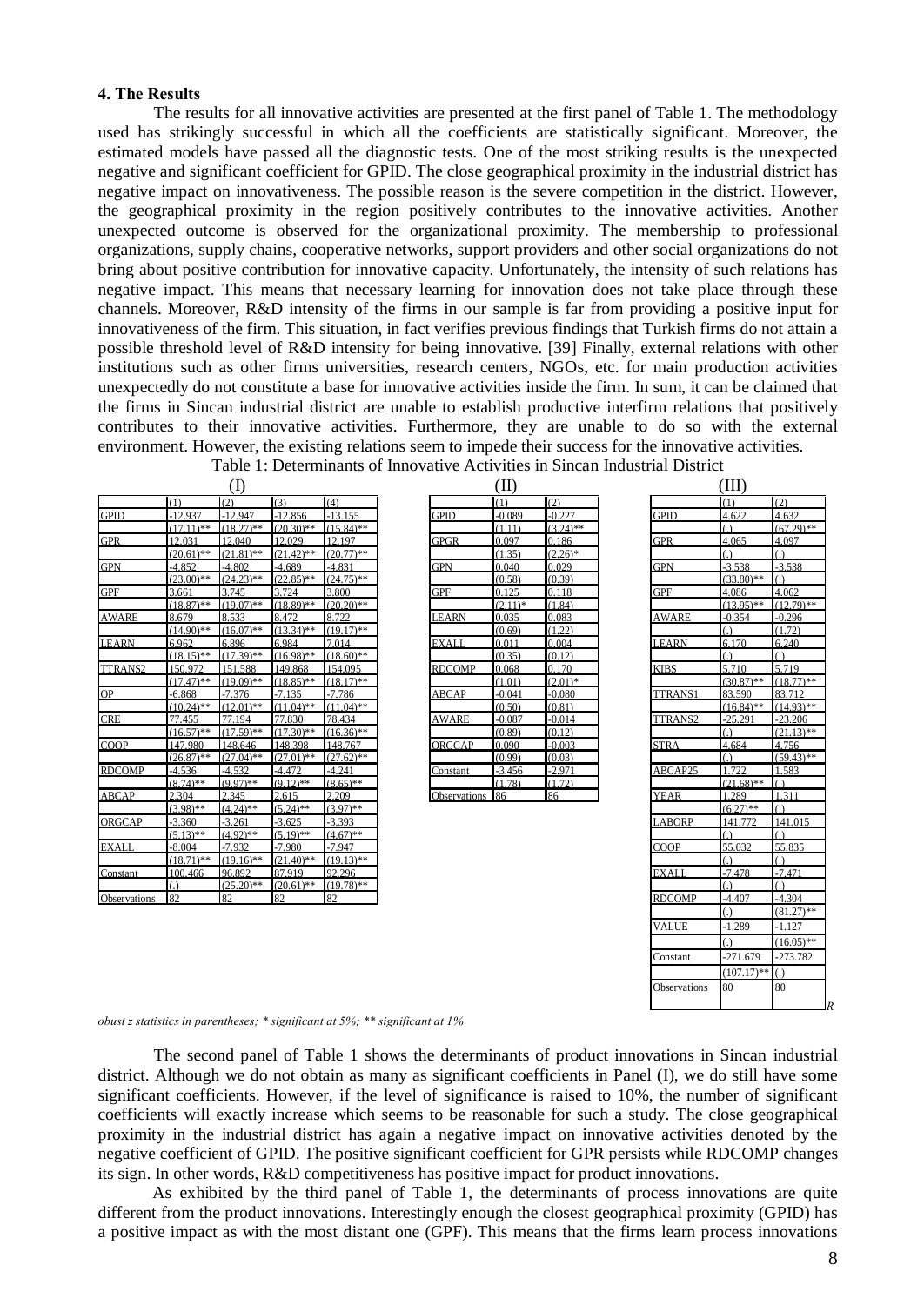either from their neighbors in the industrial district or from relations with the foreign firms. The availability of knowledge intensive business services also provides a positive contribution which is logical considering the nature of process innovations since try and fail situation is more costly for process innovations as compared to product innovations. Thus, process innovations necessitate consultation with knowledge providers. Technology transfer from other firms has also positive impact which is natural because an incoming technology generally means restructuring in the context of process innovations. The existence of business strategy is also positive and significant. The positive and significant coefficient for the absorptive capacity variable notes that firms should have higher level of absorptive capacity for process innovations. However, the social relations with the external environment negatively add up for the innovativeness of the firms in our sample. This might be from the fact that those relations are not mature enough for successful innovative activities rather they hinder possibilities for fruitful cooperation. In conclusion, our presupposition about the different factors determining the product and process innovations has been verified by the results obtained from Panel (II) and Panel (III) of Table 1.

#### 5. Concluding Remarks and Prospects for Future

The existing study is an attempt to contribute to a growing literature on the relationships-innovation link in developing countries. The study provides evidence for this link for a group of firms in a Turkish industrial district. Two general conclusions are more important than the others: First, the existing interfirm relations and relations with the external environment have blocked the success of the firms for the innovative activities. Second, the determinants of product and process innovations are different. However, the present study is still continuing one especially in the context of the second conclusion. The ultimate aim is to generalize a repeatable methodology and model on the determinants of innovation in terms of the interfirm relations. We still engage in research for Turkish industry with larger datasets for different sectors.

#### References

- [1] Lundval, B.A. 1985 Product innovation and user-producer interaction (Aalborg:Aalborg University Press).
- [2] Williamson, O.E. 1975 Markets and hierarchies, analysis and antitrust implications: A study in the economics of internal organization (New York: Free Press).
- [3] Williamson, O.E. 1985 The economic institutions of capitalism: Firms, markets, and relational contracting (New York: Free Press).
- [4] Thorelli, H. B. 1986 Networks: Between markets and hierarchies, Strategic Management Journal, 7: 37-51.
- [5] Easton, G. and Araujo, L. 1994 Market exchange, social structures and time, *European Journal of Marketing*, 28: 72-84.
- [6] Ford D. and McDowell, R. 1999 Managing business relationships by analyzing the effects and value of different actions, Industrial Marketing Manegement, 28: 429-442.
- [7] Hillebrand, B. and Biemans, W. G. 2003 The relationship between internal and external cooperation: literature review and propositions, Journal of Business Research, 56: 735-743.
- [8] Anderson, J.C., Hakansson, H., and Johanson, J. 1994 Dyadic business relationships within a business network context, Journal of Marketing, 58: 1-15.
- [9] Wilkinson, I. and Young, L. 2002 On cooperating firms, relations and networks, *Journal of Business Research*, 55: 123-132.
- [10] Ritter, T. and Gemünden, H.G. 2003 Network Competence: Its impact on innovation success and its antecedents, Journal of Business Research, 56: 745-755.
- [11] Johnson, J. L. and Sohi, R. S. 2003 The development of interfirm partnering competence: Platforms for learning, learning activities, and consequences of learning, Journal of Business Research, 56: 757-766.
- [12] Day, G. S. 1994 The capabilities of market-driven organizations, *Journal of Marketing*, **58**: 37-52.
- [13] Hakansson, H. 1987 Industrial Technological Development (London: Routledge).
- [14] Gadde L.E. and Hakansson, H. 2001 Supply Network Strategies (Chichester: Wiley).
- [15] Maskell, P. 2001 Towards a knowledge-based theory of the geographical cluster, *Industrial and Corporate* Change, 10: 921-943.
- [16] Basant, R. 2002 Knowledge flows and industrial clusters. A background paper commissioned by the International Development Research Centre (IDRC), Canada.
- [17] Lorenzoni, G. and Lipparini, A. 1999 The leveraging of interfirm relationships as a distinctive organizational capability: A longitudinal analysis, Strategic Management Journal, 20: 317-37.
- [18] Maskell P. and Lorenzen, M. 2004 The cluster as market organization, Urban Studies, 41, 991-1009.
- [19] Humprey, J. and Schmitz, H. 1998 Trust and inter-firm relations in developing and transition economies, The Journal of Development Studies, 34: 32-61.
- [20] Meyer-Stamer, J. 1998 Path dependence in regional development: Persistence and change in three industrial clusters in Santa Catarina, Brazil, World Development, 26: 1495-1511.
- [21] Schmitz, H. 1999 Global competition and local cooperation: Success and failure in the Sinos Valley, Brazil, World Development, 27: 1627-1650.
- [22] Schmitz, H. 2000 Does local co-operation matter? Evidence from industrial clusters in South Asia and Latin America, Oxford Development Studies, 28: 323-336.
- [23] Visser, E., 1999 A comparison of clustered and dispersed firms in the small-scale clothing industry of Lima,